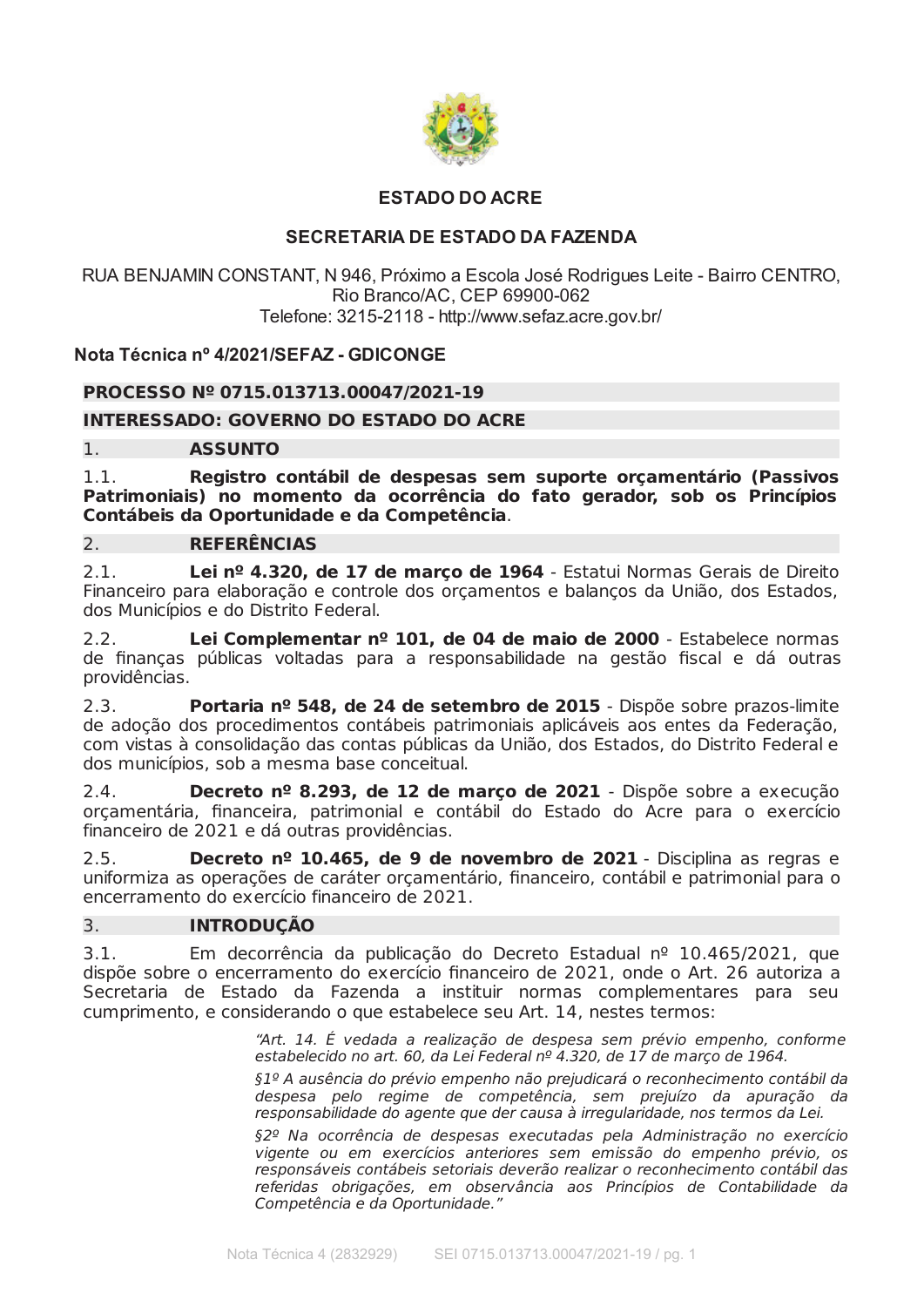$3.2.$ Esta Diretoria editou a presente Nota Técnica visando fornecer subsídios aos profissionais de contabilidade e aos gestores responsáveis pelas prestações de contas (accountability) dos órgãos e entidades da Administração Direta e Indireta do Poder Executivo Estadual, quanto à operacionalização do módulo de Passivo Patrimonial no Sistema de Administração Orçamentária, Financeira e Contábil - SAFIRA, e quanto às disposições do Decreto nº 10.465/2021, da Lei nº 4.320/1964 e demais normas contábeis aplicadas ao setor público relacionadas ao assunto.

Ressalta-se que as regras e procedimentos de reconhecimento, mensuração  $3.3.$ e evidenciação de ativos, passivos e variações patrimoniais a serem observadas tem o objetivo de permitir a consolidação das contas da Administração Pública Estadual e contribuir para o processo de convergência às Normas Brasileiras de Contabilidade aos padrões internacionais.

 $3.4.$ Portanto, esses registros tornam-se indispensáveis para subsidiar a interpretação e o acompanhamento dos resultados econômicos e financeiros, assim como a composição e a evolução do patrimônio dos órgãos e entidades, na intenção de melhorar a qualidade das informações prestadas à sociedade e aos órgãos de controle.

### 4. **ORIENTACÃO**

### $4.1.$ **DESPESAS SOB O ENFOQUE PATRIMONIAL**

 $4.1.1.$ Para evidenciar a real situação patrimonial, as despesas públicas devem ser registradas na sua totalidade, no momento da ocorrência de seus fatos geradores, em observância ao regime de competência, conforme os princípios supracitados, e de acordo com os artigos 85, 89, 100 e 104 da Lei Federal nº 4.320, de 17 de março de 1964, in verbis:

> "Art. 85. Os serviços de contabilidade serão organizados de forma a permitirem o acompanhamento da execução orçamentária, o conhecimento da composição patrimonial, a determinação dos custos dos serviços industriais, o levantamento dos balanços gerais, a análise e a interpretação dos resultados econômicos e financeiros.

> Art. 89. A contabilidade evidenciará os fatos ligados à administração orçamentária, financeira, patrimonial e industrial.

 $\ddotsc$ 

Art. 100. As alterações da situação líquida patrimonial, que abrangem os resultados da execução orçamentária, bem como as variações independentes dessa execução e as superveniências e insubsistência ativas e passivas, constituirão elementos da conta patrimonial.

Art. 104. A Demonstração das Variações Patrimoniais evidenciará as alterações verificadas no patrimônio, resultantes ou independentes da execução orçamentária, e indicará o resultado patrimonial do exercício. (grifamos)

4 1 2 Em reforço a tal observação, a Lei Complementar nº 101/2000 (Lei de Responsabilidade Fiscal - LRF) também assegura quanto ao registro da despesa sob o regime de competência, devendo este ser feito no momento da ocorrência do fato gerador:

### " $Art. 18$

§ 2º A despesa total com pessoal será apurada somando-se a realizada no mês em referência com as dos 11 (onze) imediatamente anteriores, adotando-se o regime de competência, independentemente de empenho. (Redação dada pela Lei Complementar nº 178, de 2021)

Art. 50. Além de obedecer às demais normas de contabilidade pública, a escrituração das contas públicas observará as seguintes:

II - a despesa e a assunção de compromisso serão registradas segundo o regime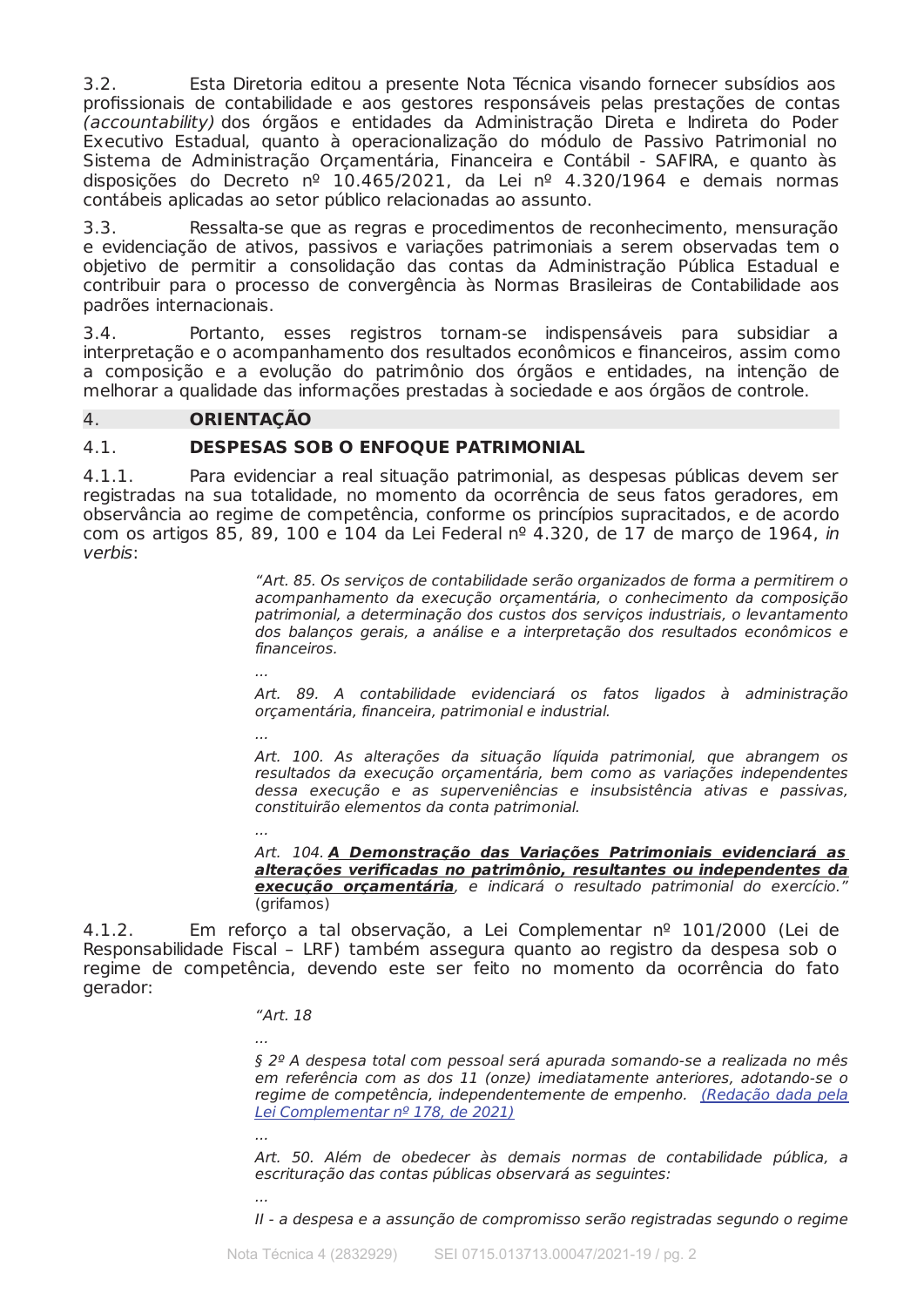de competência, apurando-se, em caráter complementar, o resultado dos fluxos financeiros pelo regime de caixa;"

 $4.1.3.$ Em relação às despesas que não foram devidamente empenhadas, o Decreto Estadual nº 10.465/2021, em seu art. 22, §2º, ordena:

> "§2º No tocante às despesas, para a correta aplicação do disposto no §1º deste artigo, os órgãos e entidades de que trata o art. 2º deste Decreto, deverão realizar o reconhecimento contábil de todas as obrigações existentes ao final do exercício encerrado, independentemente da disponibilidade orçamentária e financeira."

 $4.1.4.$ Diante disso, consideram-se despesas sob o enfoque patrimonial aquelas que, indevidamente, não passaram pela execução orçamentária, mas que preenchem os requisitos para tal, como, a execução das despesas devidas e não empenhadas ou que tiverem seus empenhos cancelados em razão de acordos ou parcelamentos, decorrentes de.

> a) remunerações de servidores referente ao mês trabalhado, retroativos, progressões, promoções, plantões, prêmios de valorização ou demais valores correlatos;

b) contribuições patronais devidas ao RPPS ou RGPS;

c) obrigações com fornecedores ou prestadores de servicos:

d) faturas de energia elétrica, água e esgoto, telefonia e internet;

e) indenizações ou restituições de qualquer natureza;

f) ações judiciais movidas em desfavor do órgão ou entidade, cujo valor possa ser determinado; e

g) outras despesas conhecidas e não empenhadas.

Portanto, sob os princípios contábeis da competência e da oportunidade e  $4.1.5.$ observando as características qualitativas fundamentais da Relevância e da Representação Fidedigna, conforme estabelece a estrutura conceitual para elaboração e divulgação de Relatório Contábil-Financeiro emitido pelo Conselho Federal de Contabilidade, bem como, em atendimento ao Plano de Implantação dos Procedimentos Contábeis Patrimoniais -PCPIP, cuias regras aplicáveis encontram-se no Manual de Contabilidade Aplicada ao Setor Público - MCASP, o profissional de contabilidade responsável pelo órgão ou entidade deverá evidenciar adequadamente tais despesas na sua escrituração contábil.

### $4.2.$ **DOS REGISTROS NO SISTEMA SAFIRA**

 $4.2.1.$ Caso o órgão ou entidade verifique no encerramento do exercício a existência de obrigação a pagar que não esteja devidamente empenhada, o profissional de contabilidade deverá registrá-la como um passivo, tomando como base títulos e documentos comprobatórios apresentados pelos gestores responsáveis.

 $4.2.2.$ Para simplificar o registro dessas despesas, foi implementado no Sistema SAFIRA o módulo "Passivo Patrimonial", que deverá ser acessado a partir do menu "Controle Contábil", clicando na quia "Passivo Patrimonial" do menu "Movimentação Contábil".

 $4.2.3.$ A tela inicial do Módulo apresentará as despesas já registradas e seus respectivos status.

 $4.2.4.$ Para realizar os registros das despesas não empenhadas, o usuário deverá clicar no botão "Cadastrar" e em seguida inserir as seguintes informações:

> a) exercício do fato gerador (exercício em que efetivamente ocorreu a despesa/obrigação);

b) despesa (classificação orçamentária correspondente);

c) detalhamento (detalhamento relativo à despesa orcamentária);

- d) fonte (fonte de recursos prevista para a despesa);
- e) credor;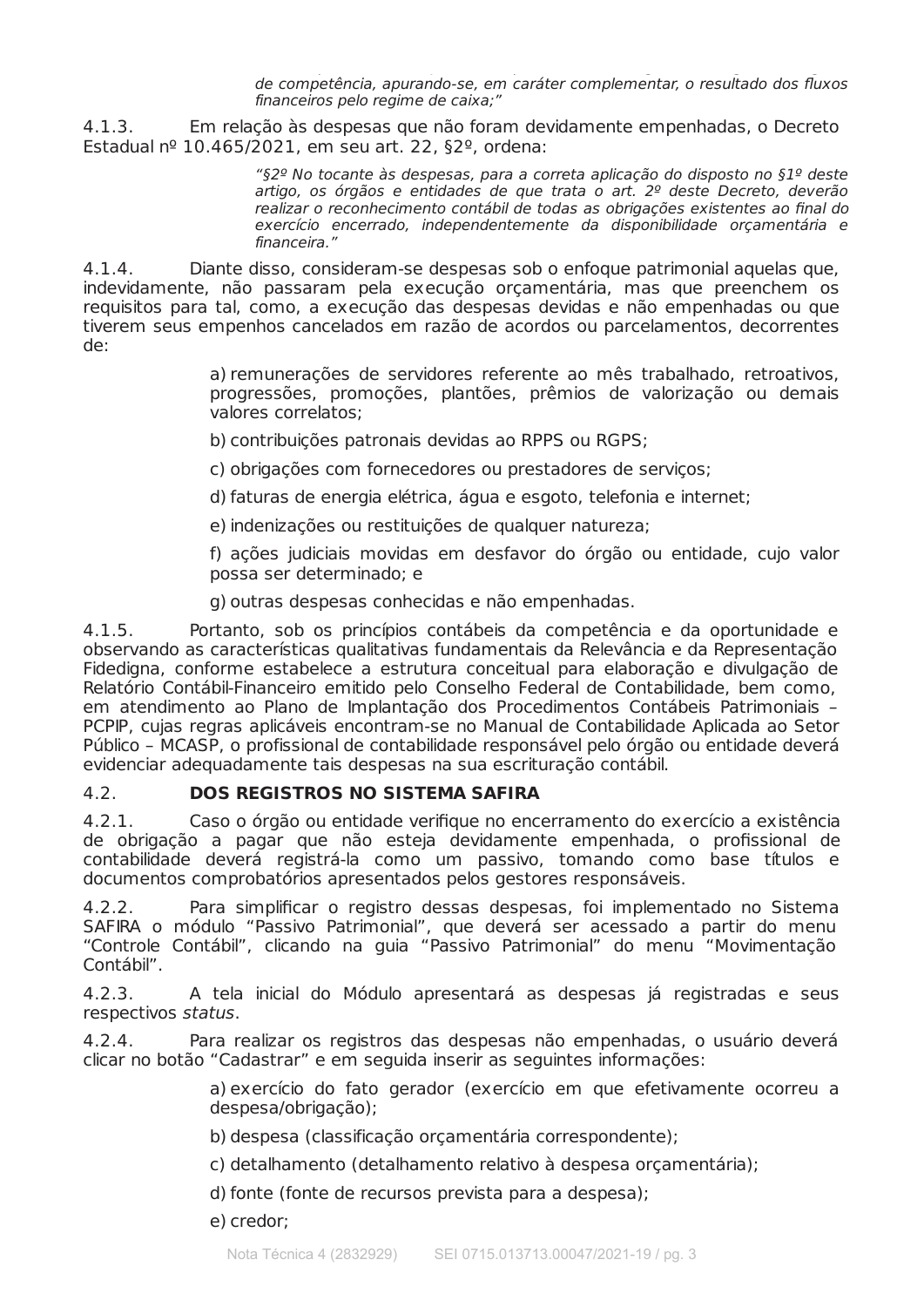f) histórico: e

 $\cdot$ 

g) valor.

 $4.2.5.$ Após o preenchimento dessas informações, o sistema realizará o registro das despesas sob o regime de competência de forma automática na contabilidade, o qual se efetivará com a emissão da Nota Patrimonial a ser assinada pelo emitente e pelo ordenador de despesas, a fim de ser devidamente anexada aos autos do processo de pagamento.

 $426$ Os lançamentos contábeis gerados pelo sistema registrarão a incorporação de um passivo permanente (atributo "P"), sendo sua contrapartida uma variação patrimonial diminutiva ou um ajuste no patrimônio líquido (ajustes de exercícios anteriores), de acordo com o exercício do fato gerador informado.

4 2 7 Além disso, em decorrência desse reconhecimento, os responsáveis deverão elaborar Notas Explicativas, para fornecer esclarecimentos adicionais acerca das práticas e dos critérios contábeis utilizados.

 $428$ Cabe destacar que os registros contábeis gerados a partir desse procedimento visam evidenciar a totalidade dos passivos contraídos pelos órgãos e entidades do Estado, decorrentes ou não da execução orçamentária, permitindo demonstrar de forma fidedigna situação patrimonial do ente.

No Anexo Único desta Nota Técnica será demonstrado um exemplo prático  $4.2.9.$ do registro de um passivo patrimonial e seus respectivos lançamentos contábeis.

### DAS DESPESAS DE EXERCÍCIOS ANTERIORES (DEA)  $4.3.$

 $4.3.1.$ Em relação às despesas de exercícios anteriores o Decreto de Encerramento define em seu art. 22,  $\S1^{\circ}$  e  $\S3^{\circ}$  o seguinte:

> "§1º A ausência do prévio empenho não prejudicará o reconhecimento contábil da despesa pelo regime de competência, sem prejuízo da apuração da responsabilidade do agente que der causa à irregularidade, nos termos da Lei.

> §3º Havendo interesse da administração e obedecidos todos os procedimentos legais, os valores que trata este artigo poderão ser empenhados à conta do orçamento do exercício de 2022, como Despesas de Exercícios Anteriores - DEA, observada a classificação orçamentária correspondente."

 $4.3.2.$ Dessa forma, a partir do exercício de 2022, as emissões de Notas de Empenhos sob o elemento de despesa "92 - Despesas de Exercícios Anteriores" só poderão ocorrer mediante registro prévio de seu respectivo passivo patrimonial, conforme orientação do item 4.2.

Tal regra é necessária para dar cumprimento ao §4º do art. 22, do Decreto  $4.3.3.$ de Encerramento do Exercício, que dispõe:

> "§4º O reconhecimento contábil das obrigações, previsto no §2º deste artigo, deverá ser conciliado no decorrer do exercício subsequente, de forma que demonstre fielmente os saldos remanescentes ainda pendentes de execução orcamentária como DEA."

 $4.3.4.$ Entretanto, caso a despesa a ser empenhada como DEA em 2022 não tenha sido devidamente reconhecida pelo regime de competência no exercício de 2021 ou em exercícios anteriores (passivo patrimonial), o órgão deverá reconhecê-la no exercício corrente (2022), por meio do módulo Passivo Patrimonial, informando no campo "exercício do fato gerador" o exercício em que efetivamente ocorreu a despesa.

Por conseguinte, o registro contábil em 2022 de despesa (passivo) que  $4.3.5.$ deveria ter sido reconhecida tempestivamente em 2021 ou em exercícios anteriores, ocorrerá em contrapartida à conta 237XXXX - Ajustes de Exercícios Anteriores.

Na oportunidade da emissão de Nota de Empenho de passivo previamente  $4.3.6.$ reconhecido sob o regime de competência (passivo patrimonial), o Sistema deverá<br>converter o atributo contábil do Passivo, passando de "P" (passivo permanente), para "F" (passivo financeiro).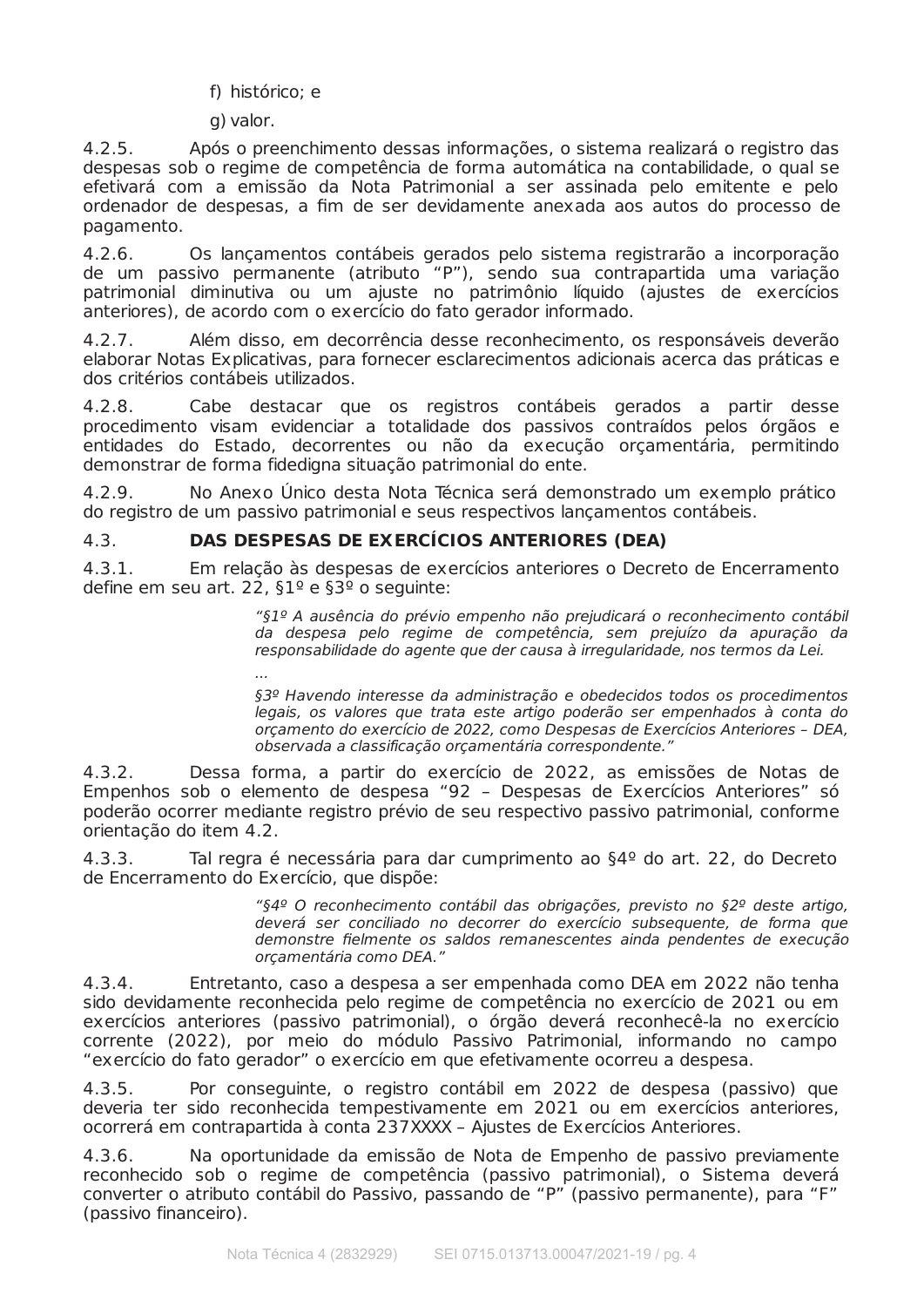$4.3.7.$ Nos casos em que o valor do passivo patrimonial reconhecido seja diferente do valor a ser empenhado como DEA, como os decorrentes de acréscimos de juros e multas. Ou quando forem verificadas inconsistências no credor, fonte de recursos, despesa, detalhamento e etc. Será necessário realizar sua anulação e a emissão de um novo registro com as informações corretas.

### **DOCUMENTOS RELACIONADOS**  $5.$

 $5<sub>1</sub>$ Anexo Único - Exemplo Prático (SEI nº 2856035), apresenta um caso hipotético de reconhecimento de passivo patrimonial, assim como os respectivos lancamentos contábeis gerados.

### **CONSIDERAÇÕES FINAIS** 6.

 $6.1.$ Permanecendo dúvidas relativas aos procedimentos operacionais constantes nesta Nota Técnica, bem como, no caso da necessidade de criação de novas operações patrimoniais, solicitamos a todos que essas sejam reportadas à Diretoria da Contabilidade Geral do Estado - DICONGE, por meio do e-mail diconge.sefaz@gmail.com.



Documento assinado eletronicamente por **EDUARDO ALVES MAIA NETO**, **Diretor**, em 03/12/2021, às 09:23, conforme horário oficial do Acre, com fundamento no art. 11, § 3º, da Instrução Normativa Conjunta SGA/CGE nº 001, de 22 de fevereiro de 2018.



Documento assinado eletronicamente por SIMONE HAESER FERREIRA MARINHEIRO, Chefe de Divisão, em 03/12/2021, às 10:22, conforme horário oficial do Acre, com fundamento no art. 11, § 3º, da Instrução Normativa Conjunta SGA/CGE nº 001, de 22 de fevereiro de 2018.



吸引性:<br>肠注射 A autenticidade deste documento pode ser conferida no site http://www.sei.ac.gov.br/autenticidade, informando o código verificador 2832929 e o código CRC 8C6BE4A6.

Referência: Processo nº 0715.013713.00047/2021- $19$ 

SEI nº 2832929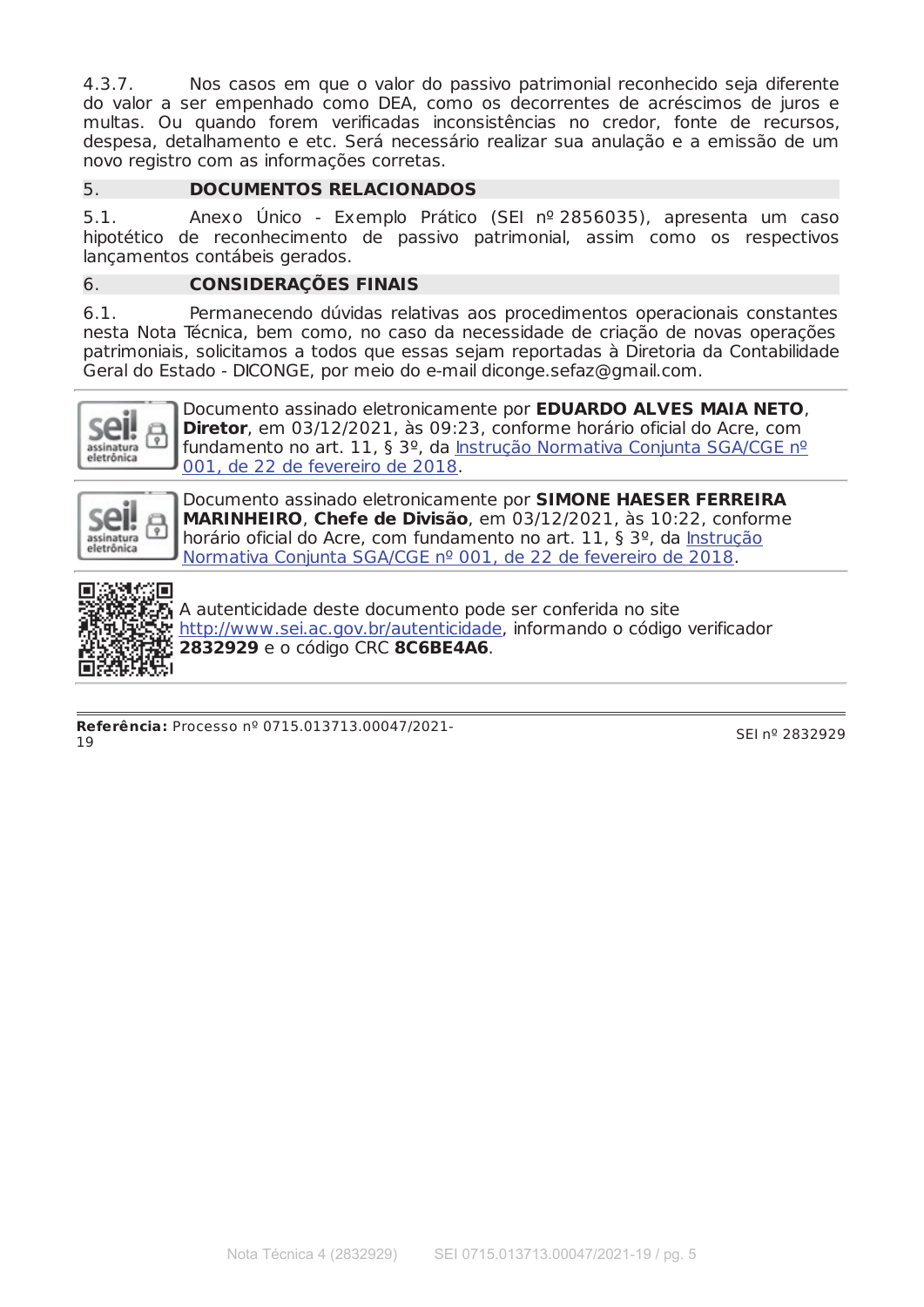

## **ESTADO DO ACRE** SECRETARIA DE ESTADO DA FAZENDA DIRETORIA DA CONTABILIDADE GERAL DO ESTADO

## ANEXO ÚNICO - NOTA TÉCNICA Nº 4/2021/SEFAZ - GDICONGE PROCESSO SEI! Nº 0715.013713.00047/2021-19

# **EXEMPLO PRÁTICO**

CASO HIPOTÉTICO: Registro de uma fatura de energia elétrica no valor de R\$ 20.000,00 (vinte mil reais). referente ao mês de dezembro de 2021, emitida e entregue pela concessionária ENERGISA em 31/12/2021, ou seja, após a data-limite de empenho estabelecida pelo Decreto de Encerramento do Exercício de 2021:

### **REGISTRO DO PASSIVO PATRIMONIAL:**  $\mathbf{L}$

Passo 1: Na tela inicial do módulo Passivo Patrimonial o usuário deve clicar no botão "Cadastrar":

Passo 2: Inserir os dados obrigatórios nos seguintes campos:

- a) data: 31/12/2021;
- b) exercício do fato gerador: 2021;
- c) despesa: 3390390000 (outros serviços pessoa jurídica);
- d) detalhamento: 43 (serviço de energia elétrica);
- e) fonte de recursos: 100 (recursos próprios);
- f) credor: 9270 (ENERGISA ACRE DIST DE ENERGIA S A);
- g) histórico: REGISTRO DE DESPESA SOB O REGIME DE COMPETÊNCIA REFERENTE À FATURA DE ENERGIA ELÉTRICA DO MÊS DE DEZEMBRO DE 2021, CONFORME PROCESSO SEI! Nº XXXXXXXXXXXX/2021;
- h) valor: 20.000,00.

Passo 3: Clicar no botão "Confirmar", para efetivar o registro;

Obs.: Os campos: "Id Passivo Patrimonial", "Nº Passivo Patrimonial", "Órgão", "Unidade", "Tipo" e "Situação" serão preenchidos automaticamente pelo Sistema.

Passo 4: Na tela inicial do Módulo o usuário deve selecionar o registro e clicar no botão "Imprimir" para emitir a Nota Patrimonial que deverá ser assinada e anexada ao processo correspondente.

#### ANULAÇÃO DO PASSIVO PATRIMONIAL:  $II.$

A despesa registrada no módulo não poderá ser alterada, caso ocorra um equívoco na sua emissão (erro no valor, credor incorreto etc.) será necessário proceder à sua anulação, conforme os sequintes passos: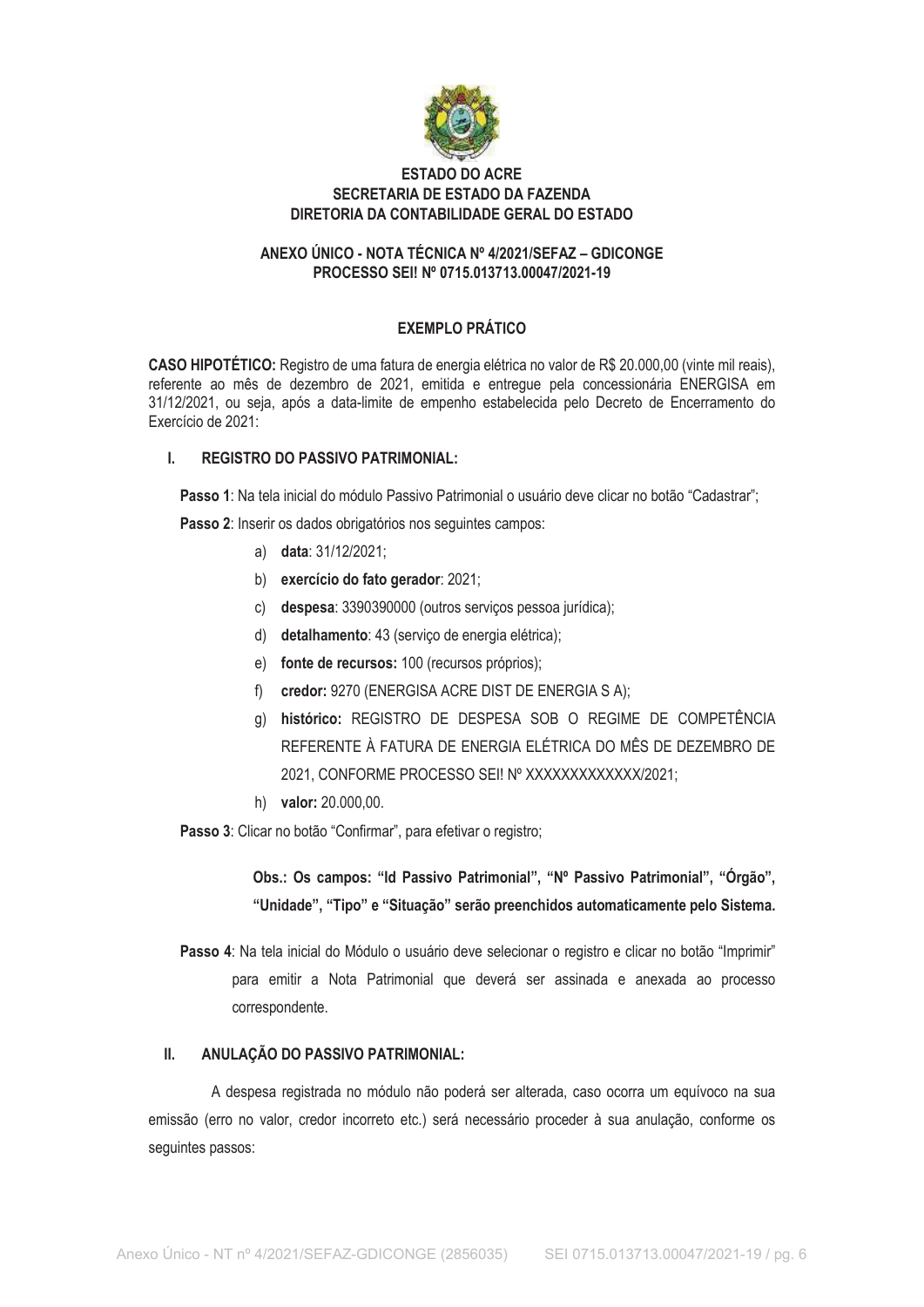

# **ESTADO DO ACRE** SECRETARIA DE ESTADO DA FAZENDA DIRETORIA DA CONTABILIDADE GERAL DO ESTADO

Passo 1: Na tela inicial do Módulo, o usuário deve selecionar o registro que deseja anular e clicar no botão "Anular", e em seguida clicar no botão "Confirmar";

Passo 2: Na tela inicial do Módulo, o usuário deve selecionar o registro com o status "Anulação" e clicar no botão "Imprimir" para emitir a Nota de Anulação de Passivo Patrimonial que deverá ser assinada e anexada ao processo correspondente.

#### $III.$ **LANÇAMENTOS CONTÁBEIS GERADOS:**

Com base nos passivos patrimoniais cadastrados e suas respectivas anulações, o Sistema SAFIRA registrará de forma automática os lançamentos contábeis correspondentes, onde as contas contábeis de cada partida serão definidas pelos eventos contábeis do Sistema e de acordo com as informações inseridas pelo usuário.

Para o caso hipotético apresentado, o sistema registrará na contabilidade os seguintes eventos:

## a) CASO O EXERCÍCIO DO FATO GERADOR SEJA 2021

### · NA INCLUSÃO:

| 47003 - APROPRIAÇÃO DA DESPESA POR COMPETÊNCIA - EXERC. CORRENTE |                       |                                   |  |
|------------------------------------------------------------------|-----------------------|-----------------------------------|--|
| <b>DÉBITO</b>                                                    | 3 X X X X X X X X     | VARIAÇÃO PATRIMONIAL DIMINUTIVA   |  |
| CRÉDITO                                                          | $2.1$ X X X X X X X X | PASSIVO CIRCULANTE (ATRIBUTO "P") |  |

Obs.: Na anulação do Passivo, o sistema registrará as mesmas partidas contábeis, mas o lançamento será do tipo "Estorno".

## b) CASO O EXERCÍCIO DO FATO GERADOR SEJA ANTERIOR À 2021

### • NA INCLUSÃO DA DESPESA:

| 47005 - APROPRIAÇÃO DA DESPESA POR COMPETÊNCIA - EXERC. ANTERIORES |                            |                                   |  |  |
|--------------------------------------------------------------------|----------------------------|-----------------------------------|--|--|
| <b>DÉBITO</b>                                                      | 237 X X X X X X            | AJUSTES DE EXERCÍCIOS ANTERIORES  |  |  |
| CRÉDITO                                                            | $2.1$ X X X X X X X $\chi$ | PASSIVO CIRCULANTE (ATRIBUTO "P") |  |  |

## NA ANULAÇÃO DA DESPESA:

| 47007 - ESTORNO DA APROPRIAÇÃO DA DESPESA POR COMPETÊNCIA - EXERC. ANTERIORES |                   |                                   |  |
|-------------------------------------------------------------------------------|-------------------|-----------------------------------|--|
| DEBITO.                                                                       | 2.1 X X X X X X X | PASSIVO CIRCULANTE (ATRIBUTO "P") |  |
| CRÉDITO                                                                       | 237 X X X X X X X | AJUSTES DE EXERCÍCIOS ANTERIORES  |  |